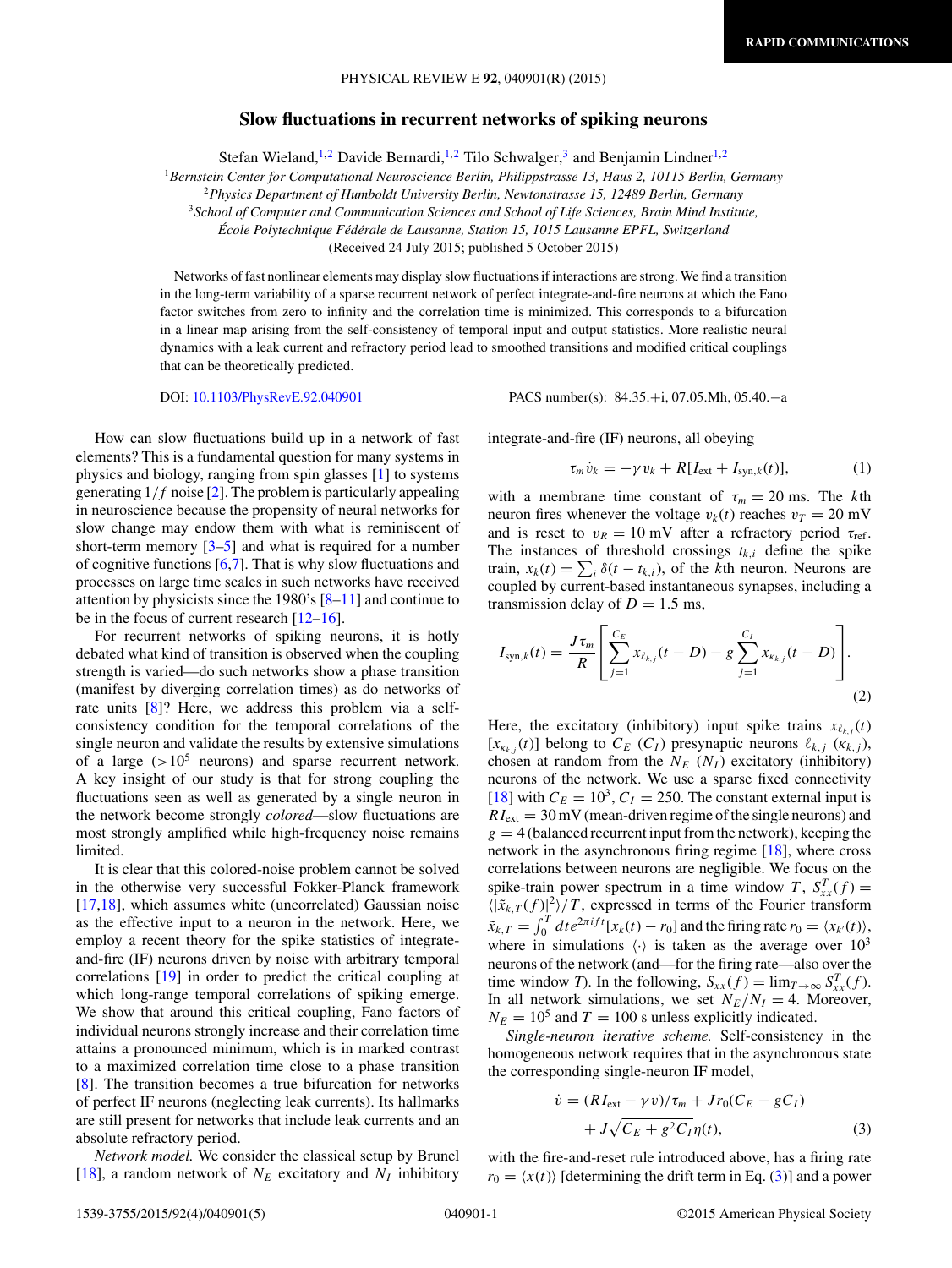<span id="page-1-0"></span>spectrum  $S_{xx}^T(f)$  that is equal to the power spectrum of the noise  $\eta(t)$  in Eq. [\(3\)](#page-0-0), i.e.,  $S_{xx}^T(f) = S_{\eta\eta}^T(f)$ . Both the rate and spectrum can be approximately determined in a single-neuron simulation scheme of Eq.  $(3)$ , in which iteratively a single neuron is stimulated over several "generations" with surrogate Gaussian noise, the power spectrum of which matches the previous generation's spike-train spectrum [\[20,21\]](#page-4-0). Formally, we iterate a functional map *M* that leads from the rate and spectrum of the *n*th generation to those of the  $(n +$ 1)th,  $(r_0, S_{xx})_{n+1} = M[(r_0, S_{xx})_n]$ —the fixed point of this map yields the self-consistent solution. We use Eq.  $(3)$  for  $10<sup>3</sup>$ realizations and iterate over  $10^2$  generations to estimate the firing rate and spike-train power spectrum in a time window *T* for a sparse network in the asynchronous state. For both the full network simulations and the iterative scheme, we discard an additional transient of 10 s.

*Network of perfect IF neurons.* Switching off the leak term in Eq. [\(1\)](#page-0-0),  $\gamma = 0$ , we obtain a network of perfect IF neurons. For simplicity, we set  $\tau_{ref} = D = 0$  ms. Then, the selfconsistent rate is  $r_0 = \tau_m^{-1} R I_{ext} / [v_T - v_R - J(C_E - gC_I)],$ which is independent of coupling strength for perfect balance,  $g = C_E/C_I = 4$ . Hence, the functional map *M* reduces to one solely for the power spectrum.

For a perfect IF neuron, driven by a weak Gaussian noise with arbitrary temporal correlations, expressions for the spike-train autocorrelation function have recently been derived [\[19\]](#page-4-0) but are too complicated to solve the functional map analytically for its fixed point  $S_{xx}(f)$ . However, it turns out that at zero frequency, the power spectrum of the output is just determined by the input power spectrum at zero frequency [\[22\]](#page-4-0). The corresponding spike-train spectrum at zero frequency is important because it is related to the Fano factor  $F(T) = \langle \Delta N^2(T) \rangle / \langle N(T) \rangle$  [variance over mean of the spike count *N*(*T*)] via  $S_{xx}^T(0) = r_0 F(T)$ —a small (large) value indicates a weak (strong) long-term variability and, generally, the suppression (enhancement) of slow fluctuation in the spike train. Remarkably, the resulting relation between the input spectrum (or the spectrum of the previous generation) and output spectrum (or the spectrum of the next generation) is linear and not limited to a weak input noise or Gaussian noise statistics:

$$
S_{xx,n+1}(0) = \frac{J^2(C_E + g^2 C_I)}{(v_T - v_R)^2} S_{xx,n}(0). \tag{4}
$$

A bifurcation in the stability of this linear map occurs at

$$
J_c = \frac{v_T - v_R}{\sqrt{C_E + g^2 C_I}}.\tag{5}
$$

For a coupling  $J < J_c$ , the power spectrum at zero frequency will decrease to zero. This limit implies the absence of any long-term variability in the spike trains of weakly coupled perfect IF neurons. In the opposite limit of  $J > J_c$ , the power spectrum in the map Eq.  $(4)$  (and the Fano factor) grows without bound.

These expectations are confirmed by spike-train power spectra from both network simulations and the single-neuron iterative scheme, shown in Fig. 1. Because of limitations in network size, number of generations, simulation time step, and time window *T* for the Fourier transform, we cannot



FIG. 1. (Color online) Network of perfect IF neurons: Singleneuron spike-train power spectra from network simulations (solid lines) and from iterative single-neuron simulations (dashed lines) for subcritical, critical, and supercritical synaptic coupling with  $J_c = (\sqrt{2}/10)$  mV  $\approx 0.14$  mV. Firing rates estimated from the same simulations in the three cases are  $r_0 = 145$ , 141, and 352 Hz for  $J = J_c/2$ ,  $J_c$ , and  $2J_c$ , respectively. For longer simulation times and shorter time steps, firing rates in all three cases get closer to the theoretical value of  $r_0 = 150$  Hz.

expect to see the exact asymptotic limits of the map, Eq.  $(4)$ . What we see instead is a drastic effect of the value of the coupling constant *J* (changed by a modest factor of 4) on the power spectra at low frequencies that differ by seven orders of magnitude if we go from subcritical to supercritical coupling strength. This is in line with previous observations of increased low-frequency power in other models in which the coupling strength was varied [\[23,24\]](#page-4-0). The spike-train power spectra obtained from the iterative simulations (dashed lines in Fig. 1) are generally close to those determined from network simulations, which supports the above line of reasoning and indicates that neglected features such as correlations among the neurons do not play a significant role.

Remarkably, the zero-frequency limit in the subcritical case is not approached via a completely deterministic spike train (which would have zero power at zero frequency), but by negative correlations of its interspike intervals [\[25\]](#page-4-0). Note that  $S_{xx}^T(0)$  as obtained in our simulations is small but not exactly zero because of the finite time step of  $\Delta t = 0.1$  ms; reducing  $\Delta t$  leads to a further reduction of  $S_{xx}^T(0)$  (not shown).

At critical coupling, the power spectrum looks similar to spectra that have been measured in cortical cells [\[26\]](#page-4-0): There is reduced power at low frequencies and a small hump close to the firing rate of the cell. In the supercritical case at  $J = 2J_c$ , the power spectrum shows a pronounced  $1/f^{\alpha}$  (with  $\alpha \approx 1.8$ ) divergence, in accordance with the divergence of the map in this case.

Two characteristics can be extracted from the power spectra, the Fano factor and the correlation time. By taking  $S_{xx}^T(0)/r_0$ , we obtain the Fano factor  $F(T)$ , i.e., a measure of the spike train's long-term variability in the time window of the simulation.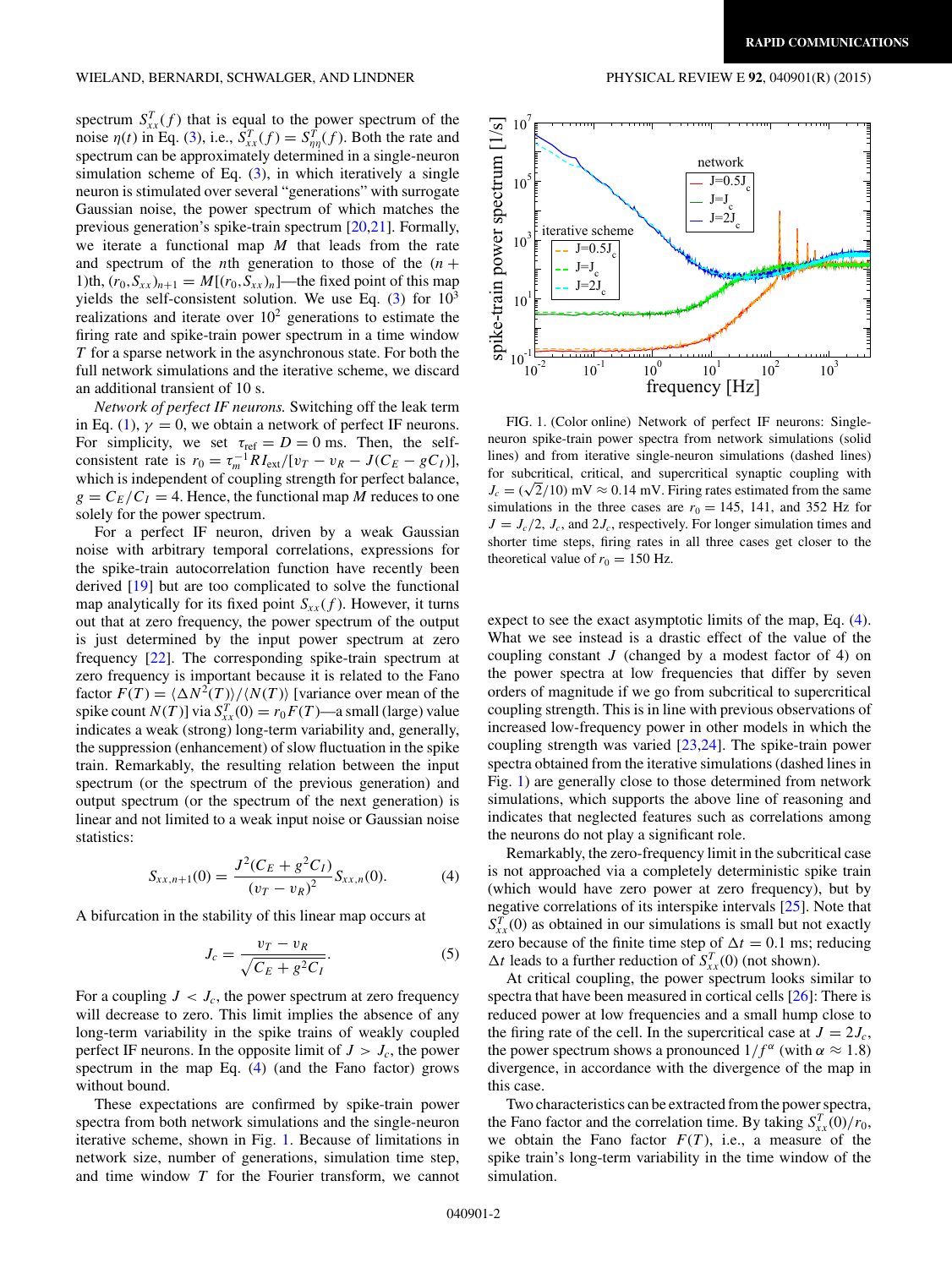<span id="page-2-0"></span>

FIG. 2. (Color online) Network of perfect IF neurons: (a) Fano factor and (b) correlation time as functions of normalized synaptic coupling strength (here,  $J_c \approx 0.14$  mV) for different values of network size and time window from network simulations (solid lines) and iterative scheme (dashed lines).

Further, given the spike train's correlation function  $c(\tau)$  =  $\langle x(t)x(t + \tau) \rangle - \langle x \rangle^2$ , following Ref. [\[27\]](#page-4-0) we consider its continuous part  $\hat{c}(\tau) = c(\tau) - r_0 \delta(\tau)$  and define the correlation time as the integral over the normalized square of this function,

$$
\tau_c = \int_{-\infty}^{+\infty} d\tau \left[ \frac{\hat{c}(\tau)}{\hat{c}(0)} \right]^2 = \int_{-\infty}^{\infty} df \frac{(S_{xx}(f) - r_0)^2}{r_0^4}.
$$
 (6)

In the last step, we used the Parseval theorem to express  $\tau_c$  by the power spectrum.

When the coupling strength is varied, the Fano factor [Fig. 2(a)] shows a sharp transition at  $J \simeq J_c$ , separating exponentially small values  $(J < J_c)$  from exponentially large values  $(J > J_c)$  with an overall variation over eight orders of magnitude if *J* is varied by less than a factor of ten. Increasing the time window by a factor of ten leads to a similar increase of the Fano factor for  $J > J_c$ . In contrast, an increase of the network size (from  $N_E = 10^4$  to  $N_E = 10^5$ ) has only a little effect on the Fano factor curve.

The correlation time shows at the first glance a surprising *minimum* around the critical value  $J \approx J_c$ , which stands in marked contrast to the *maximum* predicted in the rate network with all-to-all coupling by Sompolinsky *et al.* [\[8\]](#page-3-0). From our simple map, Eq. [\(4\)](#page-1-0), we would expect that the divergence is more pronounced for stronger coupling and so it is plausible that  $\tau_c$  grows with *J* once we are beyond the critical coupling. In the other limit, for  $J \to 0$ , neurons fire asynchronously but perfectly regularly and thus we expect  $\tau_c \to \infty$  in this limit as well.

*Network of leaky IF neurons.* How much of the transition effect remains if we switch on a finite leak term ( $\gamma > 0$ ) in Eq. [\(1\)](#page-0-0) and take into account an absolute refractory period



FIG. 3. (Color online) Network of leaky IF neurons: Singleneuron spike-train power spectra from network simulations (solid lines) and from the iterative scheme (dashed lines) for weak and strong synaptic coupling and two values of the leak parameter *γ* as indicated.

and a finite transmission delay  $D = 1.5$  ms? In numerical simulations of large networks of leaky IF (LIF) neurons we find that the (supercritical) divergence or (subcritical) vanishing of the spectrum at zero frequency is smoothed to finite values (Fig. 3). However, these values still differ by orders of magnitude for the Fano factor [Fig.  $4(a)$ ]; networks of leaky IF neurons still show a remarkably deep minimum of the spike train's correlation time as a function of the



FIG. 4. (Color online) Network of leaky IF neurons: (a) Fano factor and (b) correlation time as functions of synaptic coupling strength with different values of the leak parameter ( $\gamma = 0.1, 1$ ) and refractory period ( $\tau_{ref} = 0.2, 4$  ms) from network simulations (solid lines) and iterative scheme (dashed lines). Arrows indicate the critical coupling according to Eq. [\(8\)](#page-3-0).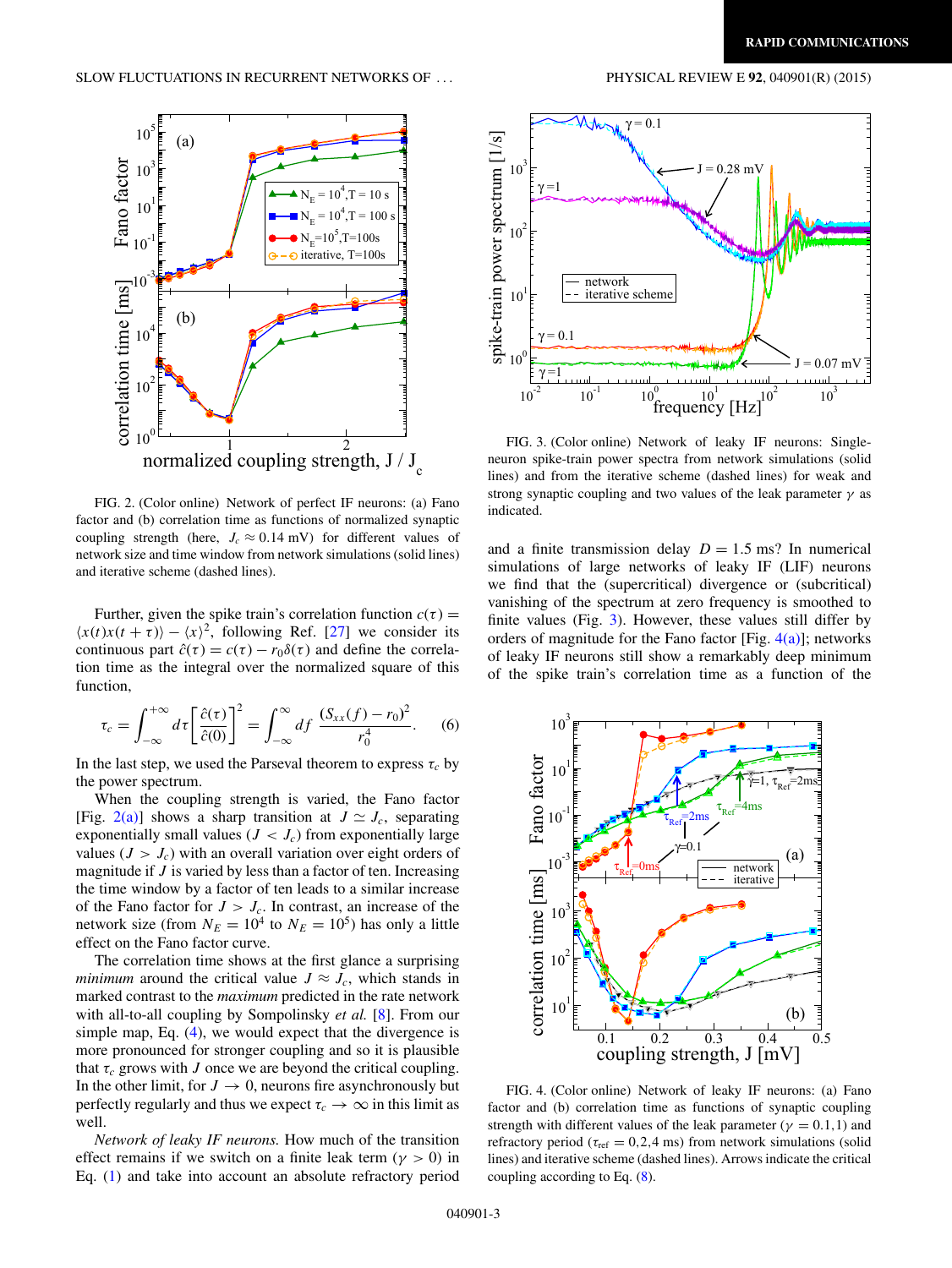<span id="page-3-0"></span>coupling strength [Fig.  $4(b)$ ]. In the supercritical case with the standard value of leak ( $\gamma = 1$ ) the correlation time attains values of a few tens of ms, which is an order of magnitude larger than the mean interspike interval (ISI) of the single cell, i.e., the time scale of the fast units the network is made of. Hence, although modified quantitatively, the mechanism for the emergence of slow fluctuations in networks of LIF neurons is the self-consistent amplification of low-frequency noise.

This view is supported by the following estimation of the critical value of the coupling. A linear map similar to Eq. [\(4\)](#page-1-0) exists for IF neurons in the mean-driven regime [\[19\]](#page-4-0) that holds true for *intermediate* noise levels [\[28\]](#page-4-0):

$$
S_{xx,n+1}(0) = J^2 r_0^2 (C_E + g^2 C_I) \tilde{Z}^2(0) S_{xx,n}(0). \tag{7}
$$

Here,  $\tilde{Z}(f) = r_0 \int_0^{1/r_0} dt Z(t) e^{2\pi i f t}$  is the Fourier transform of the neuron's infinitesimal phase response curve (PRC) [\[29\]](#page-4-0). For the perfect IF model,  $Z(t)$  is just a constant and Eq. (7) re-duces to Eq. [\(4\)](#page-1-0). For the leaky IF model, we have  $Z(t) = \theta(t - \theta)$ *τ*<sub>ref</sub>) exp[ $\gamma$ (*t* − *τ*<sub>ref</sub>)/ $\tau_m$ ]/( $\mu$  −  $\gamma v_R / \tau_m$ ) with  $\mu = R I_{ext} / \tau_m$  + *Jr*<sub>0</sub>( $C_E - gC_I$ ) and  $r_0 = [\tau_{ref} + \frac{\tau_m}{\gamma} \ln (\frac{\mu \tau_m - \gamma v_R}{\mu \tau_m - \gamma v_T})]^{-1}$ . Both at very regular and very irregular inputs the linear map for  $S_{xx}(0)$ is not valid anymore but has to be replaced by the full functional map, leading to finite fixed points of the Fano factor for both weak and strong coupling. However, the map above still allows for an estimation of the critical coupling strength for our perfectly balanced case ( $g = C_E/C_I = 4$ ), yielding

$$
J_c = \left( r_0 \tilde{Z}(0) C_E \sqrt{C_E^{-1} + C_I^{-1}} \right)^{-1}.
$$
 (8)

Inspection of this formula reveals a surprisingly moderate effect of the choice of  $\gamma$  on this critical value but a considerable change if the refractory period *τ*ref is varied. The theoretically predicted shifts of  $J_c$  to substantially larger values by increasing  $\tau_{ref}$  from 0 to 2 or 4 ms are confirmed in our network simulations and by the iterative scheme [cf. arrows in Fig. [4\(a\)\]](#page-2-0).

*Conclusions.* Our results show that arbitrarily slow time scales can emerge in the fluctuations of a sparsely connected random network of spiking neurons if the synaptic coupling exceeds a critical value. The transition from low to high Fano factor can be understood in a network of perfect IF neurons, in which the self-consistent connection between the

low-frequency variability of the input spikes to a neuron and the low-frequency variability of its output spikes attains the simple form of a linear map. This map becomes unstable at the

critical coupling and, hence, for stronger coupling, the spectral power at low frequencies—or, equivalently, the asymptotic Fano factor—grows without bound if time windows and the system size are enlarged. Remarkably, close to the critical value, the time scale of the system attains a *minimum*.

Measured Fano factors and correlation times change quantitatively, but the main effects reported survive if we use a network of leaky integrate-and-fire neurons with nonvanishing absolute refractory period and transmission delays. We are confident that the effect explained in a simple way for a network of perfect IF models is the same as reported recently by Ostojic [14]. It might be that our findings are also relevant for explaining slow fluctuations in networks with clustered connections [12], in which clustering may lower the value of the critical coupling constant. We note that the "heterogeneity of firing rates," i.e., the broad spike-count distribution for time windows extending over several ISIs observed in Ref. [14], is just a consequence of the slow temporal fluctuations in the single neuron's spiking and of the independence of neurons in the network. This view is underpinned by the quantitative agreement of rate histograms in network simulations and the iterative scheme (not shown), where the latter solely uses the self-consistency condition in a single-neuron setup. Further support comes from the correct prediction of the critical coupling when varying the leak term and the refractory period of the neuron.

We finally note that the slow fluctuations are in part based on large deviations towards negative membrane voltage. This is in line with recent observations in the fluctuationdominated regime of the considered networks [13] and is a rather unphysiological feature of the model. It remains to be seen whether networks of IF neurons with conductance-based instead of current-based synapses can display similar slow fluctuations as were observed here.

B.L. would like to thank Alexander Neiman for a fruitful discussion. This work has been funded by the BMBF (FKZ: 01GQ1001A) and by the European Research Council under Grant Agreement No. 268689 (MultiRules).

- [1] M. Mezard, G. Parisi, and M. Virasoro, *Spin Glass Theory and Beyond* (World Scientific, Singapore, 1987).
- [2] P. Dutta and P. M. Horn, [Rev. Mod. Phys.](http://dx.doi.org/10.1103/RevModPhys.53.497) **[53](http://dx.doi.org/10.1103/RevModPhys.53.497)**, [497](http://dx.doi.org/10.1103/RevModPhys.53.497) [\(1981\)](http://dx.doi.org/10.1103/RevModPhys.53.497).
- [3] N. Brunel and X. J. Wang, [J. Comput. Neurosci.](http://dx.doi.org/10.1023/A:1011204814320) **[11](http://dx.doi.org/10.1023/A:1011204814320)**, [63](http://dx.doi.org/10.1023/A:1011204814320) [\(2001\)](http://dx.doi.org/10.1023/A:1011204814320).
- [4] G. Mongillo, O. Barak, and M. Tsodyks, [Science](http://dx.doi.org/10.1126/science.1150769) **[319](http://dx.doi.org/10.1126/science.1150769)**, [1543](http://dx.doi.org/10.1126/science.1150769) [\(2008\)](http://dx.doi.org/10.1126/science.1150769).
- [5] S. Lim and M. S. Goldman, [Nat. Neurosci.](http://dx.doi.org/10.1038/nn.3492) **[16](http://dx.doi.org/10.1038/nn.3492)**, [1306](http://dx.doi.org/10.1038/nn.3492) [\(2013\)](http://dx.doi.org/10.1038/nn.3492).
- [6] K.-F. Wong and X.-J. Wang, [J. Neurosci.](http://dx.doi.org/10.1523/JNEUROSCI.3733-05.2006) **[26](http://dx.doi.org/10.1523/JNEUROSCI.3733-05.2006)**, [1314](http://dx.doi.org/10.1523/JNEUROSCI.3733-05.2006) [\(2006\)](http://dx.doi.org/10.1523/JNEUROSCI.3733-05.2006).
- [7] D. Durstewitz and G. Deco, [Eur. J. Neurosci.](http://dx.doi.org/10.1111/j.1460-9568.2007.05976.x) **[27](http://dx.doi.org/10.1111/j.1460-9568.2007.05976.x)**, [217](http://dx.doi.org/10.1111/j.1460-9568.2007.05976.x) [\(2008\)](http://dx.doi.org/10.1111/j.1460-9568.2007.05976.x).
- [8] [H. Sompolinsky, A. Crisanti, and H. J. Sommers,](http://dx.doi.org/10.1103/PhysRevLett.61.259) Phys. Rev. Lett. **[61](http://dx.doi.org/10.1103/PhysRevLett.61.259)**, [259](http://dx.doi.org/10.1103/PhysRevLett.61.259) [\(1988\)](http://dx.doi.org/10.1103/PhysRevLett.61.259).
- [9] I. Ginzburg and H. Sompolinsky, in *Advances in Neural Information Processing Systems*, edited by J. Cowan, G. Tesauro, and J. Alspector (Morgan Kaufmann Publishers, San Francisco, 1994), Vol. 6, p. 471.
- [10] [A. Zumdieck, M. Timme, T. Geisel, and F. Wolf,](http://dx.doi.org/10.1103/PhysRevLett.93.244103) *Phys. Rev.* Lett. **[93](http://dx.doi.org/10.1103/PhysRevLett.93.244103)**, [244103](http://dx.doi.org/10.1103/PhysRevLett.93.244103) [\(2004\)](http://dx.doi.org/10.1103/PhysRevLett.93.244103).
- [11] R. Zillmer, N. Brunel, and D. Hansel, [Phys. Rev. E](http://dx.doi.org/10.1103/PhysRevE.79.031909) **[79](http://dx.doi.org/10.1103/PhysRevE.79.031909)**, [031909](http://dx.doi.org/10.1103/PhysRevE.79.031909) [\(2009\)](http://dx.doi.org/10.1103/PhysRevE.79.031909).
- [12] A. Litwin-Kumar and B. Doiron, [Nat. Neurosci.](http://dx.doi.org/10.1038/nn.3220) **[15](http://dx.doi.org/10.1038/nn.3220)**, [1498](http://dx.doi.org/10.1038/nn.3220) [\(2012\)](http://dx.doi.org/10.1038/nn.3220).
- [13] B. Kriener, H. Enger, T. Tetzlaff, H. E. Plesser, M.-O. Gewaltig, and G. T. Einevoll, [Front. Comput. Neurosci.](http://dx.doi.org/10.3389/fncom.2014.00136) **[8](http://dx.doi.org/10.3389/fncom.2014.00136)**, [136](http://dx.doi.org/10.3389/fncom.2014.00136) [\(2014\)](http://dx.doi.org/10.3389/fncom.2014.00136).
- [14] S. Ostojic, [Nat. Neurosci.](http://dx.doi.org/10.1038/nn.3658) **[17](http://dx.doi.org/10.1038/nn.3658)**, [594](http://dx.doi.org/10.1038/nn.3658) [\(2014\)](http://dx.doi.org/10.1038/nn.3658).
- [15] J. Aljadeff, M. Stern, and T. Sharpee, [Phys. Rev. Lett.](http://dx.doi.org/10.1103/PhysRevLett.114.088101) **[114](http://dx.doi.org/10.1103/PhysRevLett.114.088101)**, [088101](http://dx.doi.org/10.1103/PhysRevLett.114.088101) [\(2015\)](http://dx.doi.org/10.1103/PhysRevLett.114.088101).
- [16] See the comment by R. Engelken, F. Farkhooi, D. Hansel, C. van Vreeswijk, and F. Wolf, doi[:10.1101/017798](http://dx.doi.org/10.1101/017798) (2015) and the response to the comment by S. Ostojic, doi[:10.1101/020354](http://dx.doi.org/10.1101/020354) (2015).